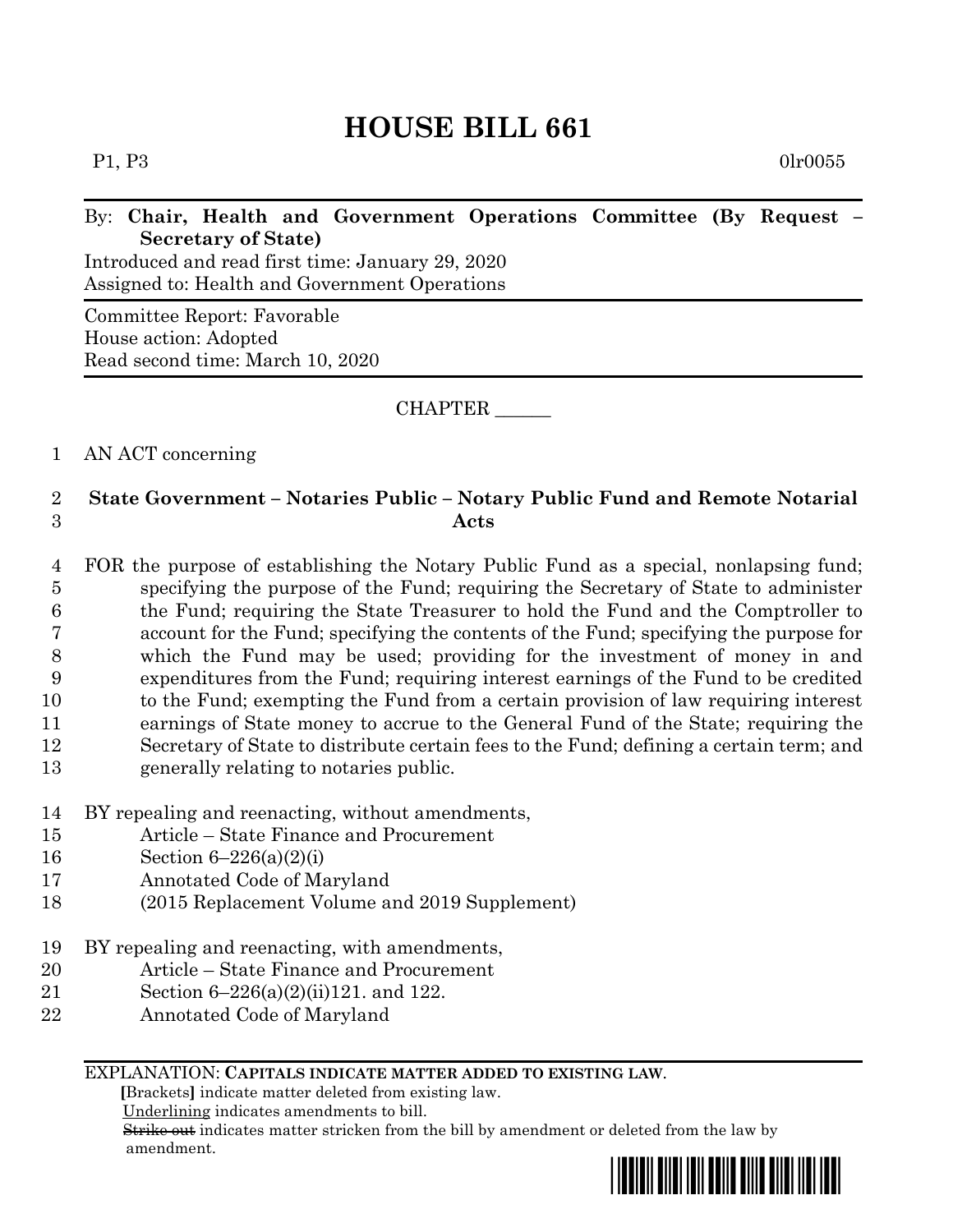#### **HOUSE BILL 661**

| 1                                  | (2015 Replacement Volume and 2019 Supplement)                                                                                                                                                                                                                                                                                                                                                                                                                                             |
|------------------------------------|-------------------------------------------------------------------------------------------------------------------------------------------------------------------------------------------------------------------------------------------------------------------------------------------------------------------------------------------------------------------------------------------------------------------------------------------------------------------------------------------|
| $\overline{2}$<br>3<br>4<br>5<br>6 | BY adding to<br>Article – State Finance and Procurement<br>Section $6-226(a)(2)(ii)123$ .<br>Annotated Code of Maryland<br>(2015 Replacement Volume and 2019 Supplement)                                                                                                                                                                                                                                                                                                                  |
| 7<br>$8\,$<br>9<br>10<br>11        | BY repealing and reenacting, with amendments,<br>Article - State Government<br>Section 18–103(e) and 18–114<br>Annotated Code of Maryland<br>(2014 Replacement Volume and 2019 Supplement)                                                                                                                                                                                                                                                                                                |
| 12<br>13<br>14<br>15<br>16         | BY adding to<br>Article – State Government<br>Section 18-115<br>Annotated Code of Maryland<br>(2014 Replacement Volume and 2019 Supplement)                                                                                                                                                                                                                                                                                                                                               |
| 17<br>18                           | SECTION 1. BE IT ENACTED BY THE GENERAL ASSEMBLY OF MARYLAND,<br>That the Laws of Maryland read as follows:                                                                                                                                                                                                                                                                                                                                                                               |
| 19                                 | <b>Article - State Finance and Procurement</b>                                                                                                                                                                                                                                                                                                                                                                                                                                            |
| 20                                 | $6 - 226.$                                                                                                                                                                                                                                                                                                                                                                                                                                                                                |
| 21<br>22<br>23<br>24<br>25<br>26   | (2)<br>Notwithstanding any other provision of law, and unless<br>(i)<br>(a)<br>inconsistent with a federal law, grant agreement, or other federal requirement or with the<br>terms of a gift or settlement agreement, net interest on all State money allocated by the<br>State Treasurer under this section to special funds or accounts, and otherwise entitled to<br>receive interest earnings, as accounted for by the Comptroller, shall accrue to the General<br>Fund of the State. |
| 27<br>28                           | The provisions of subparagraph (i) of this paragraph do not apply<br>(ii)<br>to the following funds:                                                                                                                                                                                                                                                                                                                                                                                      |
| 29<br>30                           | the Markell Hendricks Youth Crime Prevention and<br>121.<br>Diversion Parole Fund; [and]                                                                                                                                                                                                                                                                                                                                                                                                  |
| 31<br>32                           | the Federal Government Shutdown Employee Assistance<br>122.<br>Loan Fund; AND                                                                                                                                                                                                                                                                                                                                                                                                             |
| 33                                 | THE NOTARY PUBLIC FUND.<br>123.                                                                                                                                                                                                                                                                                                                                                                                                                                                           |
| 34                                 | <b>Article - State Government</b>                                                                                                                                                                                                                                                                                                                                                                                                                                                         |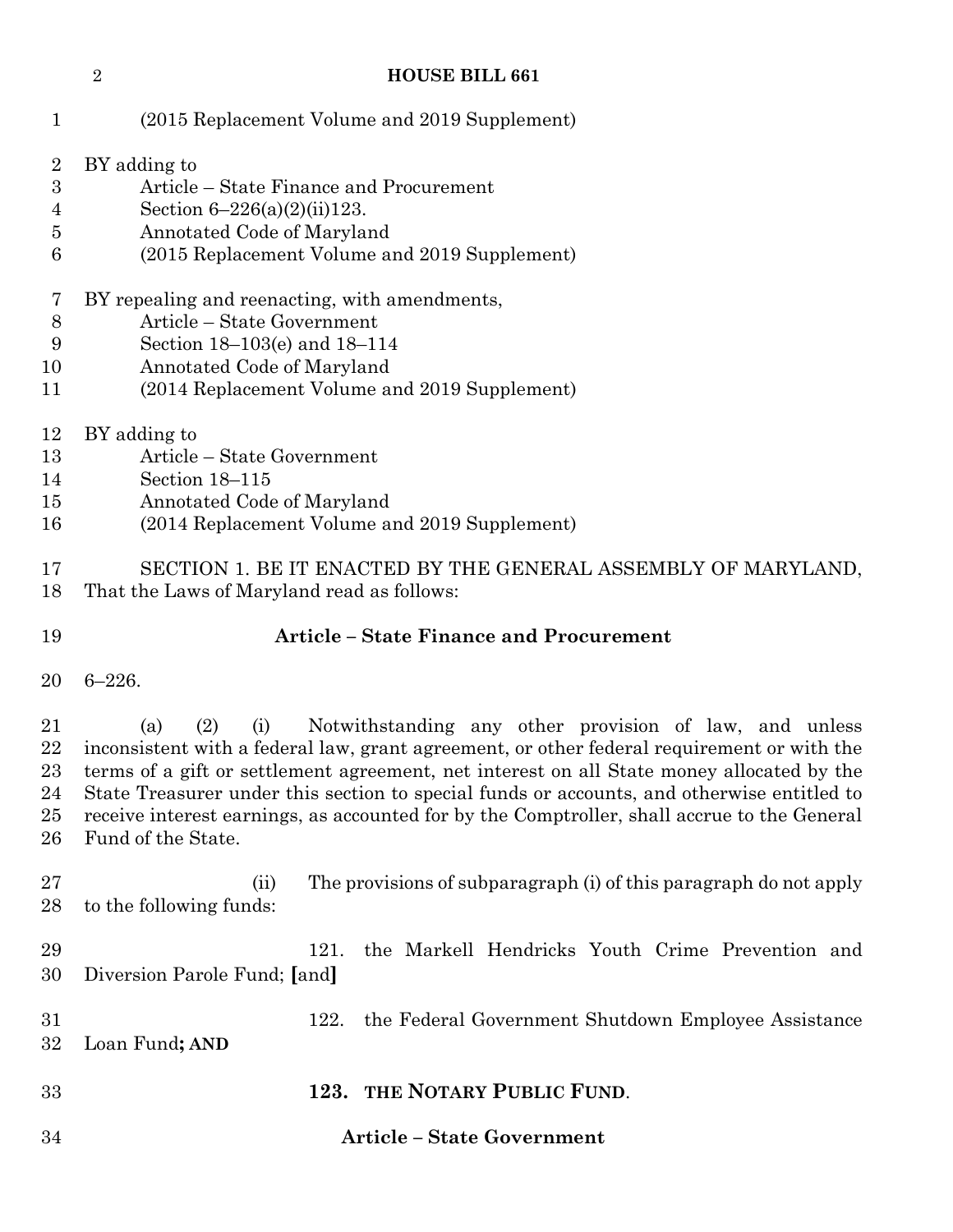#### **HOUSE BILL 661** 3

# 18–103.

 (e) (1) At the time the notice of appointment or the notice of renewal is issued, the Secretary of State shall forward to the clerk of the circuit court of the county in which the notary resides or in the case of a notary who lives out–of–state, to the clerk of the circuit court in the county where the notary is to qualify, a commission signed by the Governor and Secretary of State under the great seal of the State.

- (2) The clerk of the court shall deliver the commission to the notary upon qualification and payment of the prescribed fees by the notary.
- 

(3) Each notary shall pay to the clerk:

 (i) a fee of \$1 for qualifying the notary and registering the name, address, and commission expiration date of the notary; and

- (ii) a fee of \$11 or a lesser amount as prescribed by the Secretary of State for the commission issued.
- 
- (4) The fee shall be paid by the clerk to the Treasury of the State.

 (5) **(I)** The Secretary of State may fix other reasonable fees as required for the processing of applications and the issuance and renewal of notarial commissions and may charge a reasonable fee not exceeding \$25 for checks returned for insufficient funds.

# **(II) THE SECRETARY OF STATE SHALL DISTRIBUTE ANY FEES COLLECTED UNDER SUBPARAGRAPH (I) OF THIS PARAGRAPH TO THE NOTARY PUBLIC FUND ESTABLISHED UNDER § 18–115 OF THIS SUBTITLE.**

 (6) (i) 1. Except as provided under subparagraph (ii) of this paragraph, if a payment of a fee under this section is made by a check or other negotiable instrument that is dishonored, the commission shall be revoked by operation of law.

 2. The revocation is effective beginning on the 60th day after the day on which the notice is sent in accordance with subparagraph (ii) of this paragraph.

 (ii) When the Secretary of State receives notice that a check or other negotiable instrument, given by an applicant in payment of a fee under this section has been dishonored, the Secretary shall inform the applicant, by regular mail, sent to the last home address the applicant has given to the Secretary, that the commission will be revoked by operation of law if within 60 days after the date of the notice the applicant fails to make payment of the fee and any late charge, or fails to provide evidence that the notice of dishonor was in error.

 (iii) The removal of a notary public from office under this paragraph 35 is not subject to the provisions applicable to removal under  $\S 18-104$  of this title.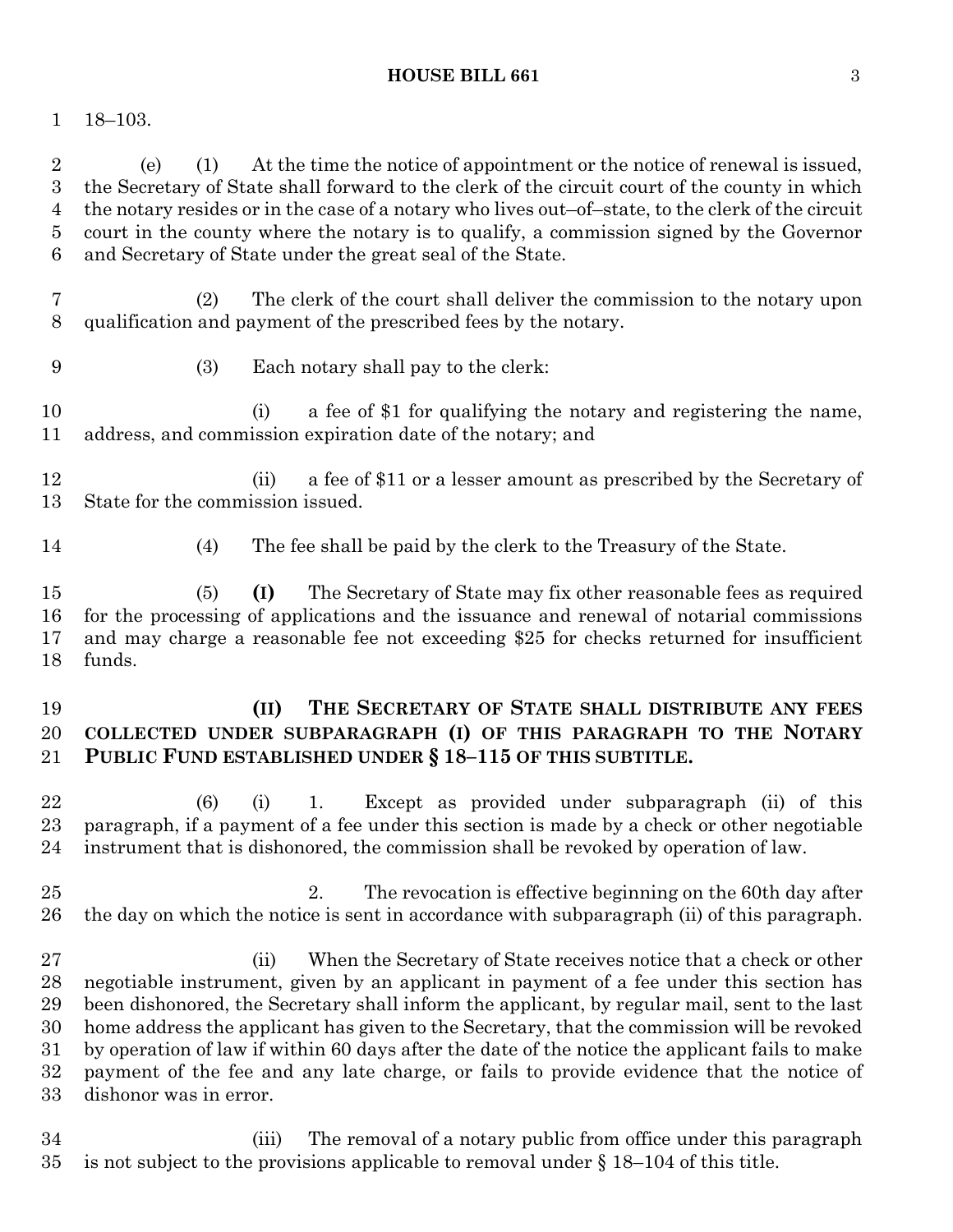### **HOUSE BILL 661**

### 18–114.

 (a) Subject to § 4–332 of the General Provisions Article, the Secretary of State may provide lists of public information in its records to those persons who request them if the Secretary of State approves of the purpose for which the information is requested.

 (b) (1) The Secretary of State shall charge a reasonable fee, not less than the cost of preparing the list, for any list furnished under this section.

 (2) The Secretary of State may charge a reduced fee to persons requesting a list for governmental or not–for–profit purposes.

# **(3) THE SECRETARY OF STATE SHALL DISTRIBUTE THE FEES COLLECTED UNDER THIS SUBSECTION TO THE NOTARY PUBLIC FUND ESTABLISHED UNDER § 18–115 OF THIS SUBTITLE.**

 (c) A person furnished any information under this section may not distribute or otherwise use the information for any purpose other than that for which it was furnished.

 (d) The Secretary of State may not disclose information under this section for use in telephone solicitations as defined in § 4–320(a) of the General Provisions Article.

**18–115.**

**(A) IN THIS TITLE, "FUND" MEANS THE NOTARY PUBLIC FUND.**

**(B) THERE IS A NOTARY PUBLIC FUND.**

 **(C) THE PURPOSE OF THE FUND IS TO PROVIDE FUNDING TO SUPPORT THE ACTIONS OF THE SECRETARY OF STATE IN IMPLEMENTING, REGULATING, ADMINISTERING, AND ENFORCING THIS TITLE.**

**(D) THE SECRETARY OF STATE SHALL ADMINISTER THE FUND.**

 **(E) (1) THE FUND IS A SPECIAL, NONLAPSING FUND THAT IS NOT SUBJECT TO § 7–302 OF THE STATE FINANCE AND PROCUREMENT ARTICLE.**

 **(2) THE STATE TREASURER SHALL HOLD THE FUND SEPARATELY, AND THE COMPTROLLER SHALL ACCOUNT FOR THE FUND.**

**(F) THE FUND CONSISTS OF:**

 **(1) REVENUE DISTRIBUTED TO THE FUND UNDER §§ 18–103(E)(5)(II) AND 18–114(B)(3) OF THIS SUBTITLE;**